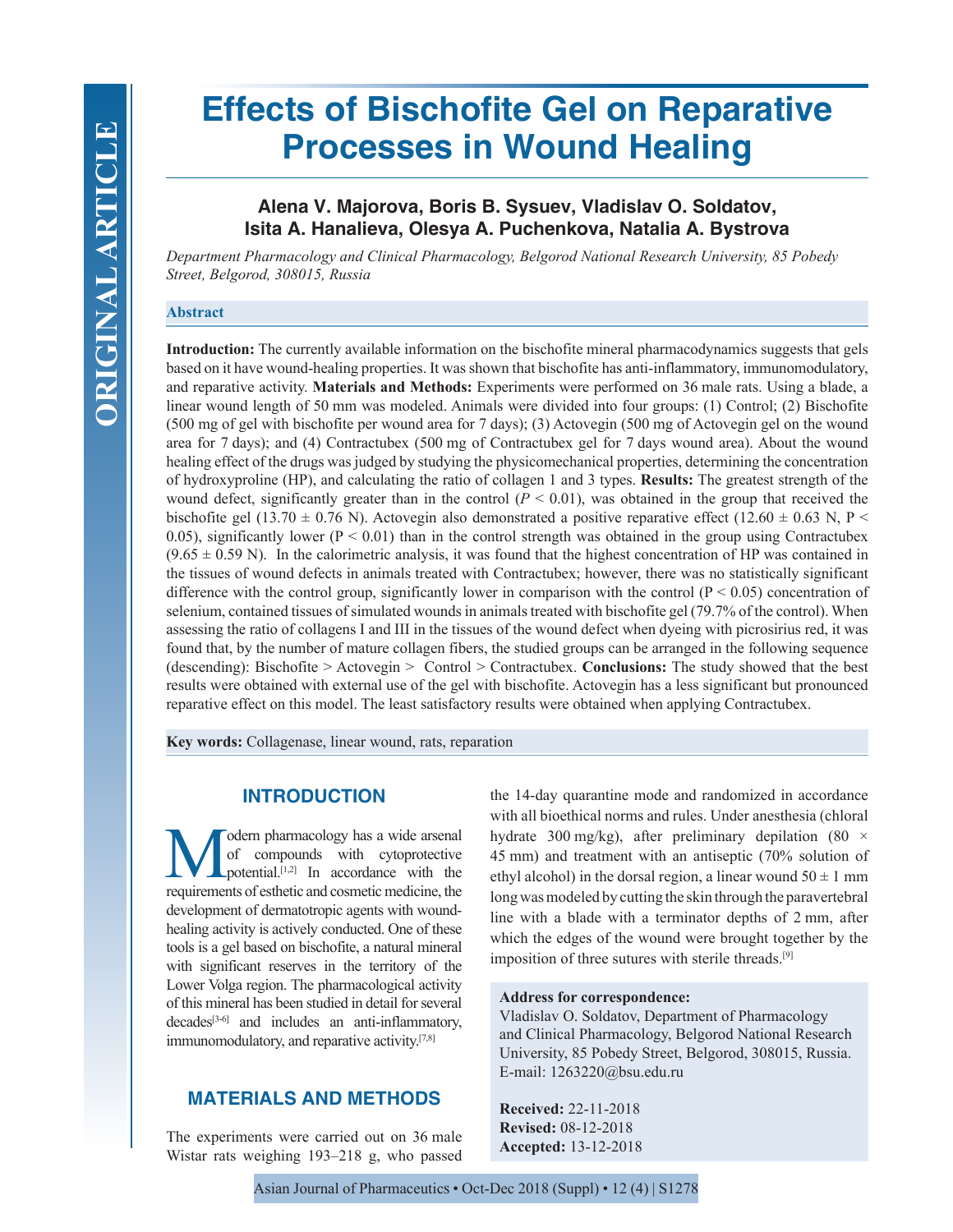Then, the animals were divided into four equal groups:

- Group I Control group imitation of rubbing the drug on the shaved area 10 min after modeling the wound and for the next 6 days (1 time/day).
- Group II Bischofite rubbing 500 mg of gel with bischofite on the wound area and adjacent tissues 10 min after modeling the wound and for the next 6 days (1 time/ day).
- Group III Actovegin rubbing 500 mg of actovegin gel onto the wound area and adjacent tissues 10 min after modeling the wound and for the next 6 days (1 time/ day).
- Group IV Contractubex rubbing 500 mg of Contractubex gel on the wound area and surrounding tissue 10 min after the wound modeling and for the next 6 days (1 time/day).

On the  $8<sup>th</sup>$  day, the animals were taken out of the experiment by the method of cranial dislocation under anesthesia, and then, four skin grafts (total surface  $25 \times 45$  mm) were removed from the dorsal surface for further research. About the wound healing effect of the drugs was judged by studying the physicomechanical properties, assessing the morphological picture, determining the concentration of hydroxyproline (HP), and calculating the ratio of collagen 1 and 3 types.

The study of the physicomechanical properties of the wound defect was carried out using a mechanical early spreading device (Metrotest REM-0.2-1, Russia). The cut skin fragment was fixed in a special installation using threads and metal knitting needles. After launching the device, the force  $(discreteness = 0.1 N)$ , necessary for tearing tissues along the wound line, was monitored. This value characterizes the ultimate strength of the wound defect. In addition, data on the ultimate strain (tension at the time of rupture) of the skin graft were obtained by analyzing the force-tensile curve. This parameter allows to judge the elasticity of the wound defect.

## **Calorimetric analysis of the concentration of HP in the tissues of the wound defect**

In addition, to assess the degree of reparative reaction, the concentration of HP in tissues was determined. HP is one of the non-proteinogenic (non-coded) amino acids that make up the proteins of plants and animals, mainly collagens.

To determine the concentration of HP in the samples, a colorimetric method was used to determine the reaction products of oxidized HP and Ehrlich reagent.<sup>[6,7]</sup> During the reaction, the pyrrolidine ring under oxidative dehydration with chloramine B in a buffer solution with a pH of about 6 becomes pyrrole, which, in turn, can be determined by reaction with 4-(N, N-dimethylamino) benzaldehyde. The resulting compound is intensely colored and is detected colorimetrically.

During the sample preparation, round skin areas without underlying tissues with a diameter of 5 mm and including all its layers were taken from euthanized animals using the Dermal Punch Tool (USA). The samples were taken in such a way as to include the linearly scar, as large as possible, that was formed after wound modeling and treatment. Samples were frozen in liquid nitrogen by immersion for 1–2 s and stored at −72°C in sealed tubes of the Eppendorf type.

On the day of the study, the samples were thawed for 3–5 h at room temperature in the open air. The samples were then weighed and cut so that the weight of one of the fragments was about 20 mg.

Tissue hydrolyzate was prepared as follows: Tissue samples weighing 20 mg were placed in 5 ml glass ampoules and 400 μl of hydrochloric acid was added. The ampoules were sealed and placed for 25 min in an oil bath heated to a temperature of 166°C. After that, the ampoules were opened and in heated to 60°C incubator was evaporated to dryness. The dry residue was diluted with 2 ml of distilled water.

To determine the HP, 1 ml of chloramine B was added to 1 ml of the hydrolyzate, shaken, and kept at room temperature for 20 min. 1 ml of perchloric acid was added and shaken again, and 1 ml of a 20% solution of Ehrlich reagent was added. The tubes were shaken again and placed in a water bath (60°C) for 20 min, then the reaction was terminated by immersing the tubes in an ice bath, and 5 ml of ethyl cellosolve was added. The optical density was determined at a wavelength of 557 nm. For the preparation of standards crystalline HP production Sigma-Aldrich (USA) was used.

## **Assessment of the ratio of collagen I and III types in a polarizing microscope**

For a quantitative assessment of the ratio of mature and immature collagen in the obtained histological preparations, the ratio of collagen fibers of types I and III was studied. For this, sections were stained with picrosirius red and were photographed using a polarizing microscope. For each slice, 10 fields of view were photographed at ×400 magnification. The color ratio of the differential coloration was established by automatically analyzing color histograms for each of the micrographs using the Image J program and subsequent statistical processing. A lower ratio indicates a higher proportion of immature type III collagen.<sup>[10]</sup>

#### **RESULTS**

After awakening and on further days of the study, the animals were active, and the consumption of feed and food was within the normal range. There were no purulent complications, hemorrhages, excoriations, and other undesirable effects.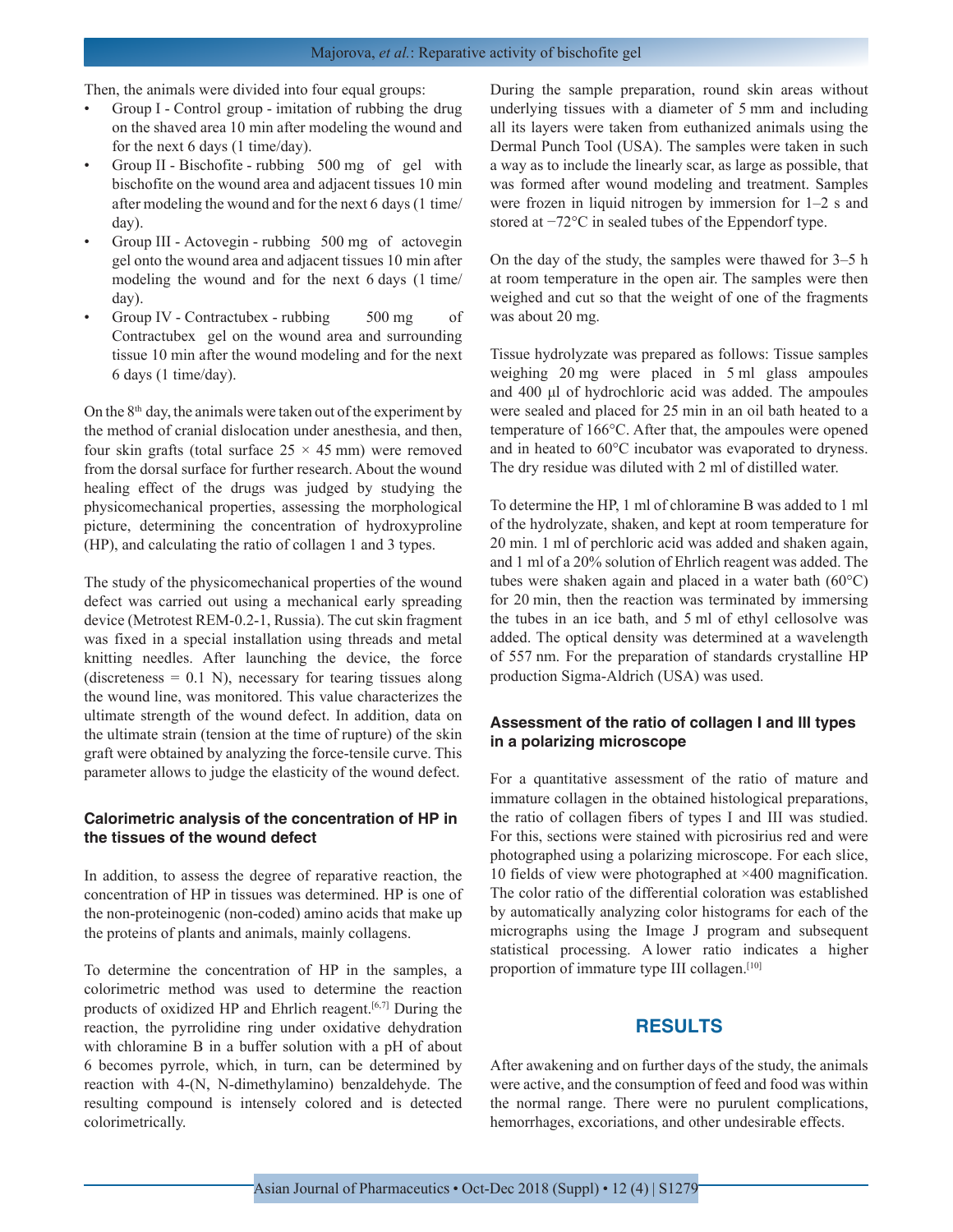#### **Determination of the physicomechanical properties of the wound defect**

When determining the force at the moment of rupture using a mechanical early-opener (Metrotest REM-0.2-1, Russia), it was found that the average force required to rupture the skin graft along the wound defect in the control group was  $11.76 \pm 0.71$  N. The greatest the strength of the wound defect, significantly greater than in the control  $(P < 0.01)$ , was obtained in the group treated with bischofite gel (13.70  $\pm$  0.76 N). Actovegin also demonstrated a positive reparative effect (12.60  $\pm$  0.63 N, P < 0.05), significantly lower (P < 0.01) than in the control strength was obtained in the group using Contractubex  $(9.65 \pm 0.59 \text{ N})$  [Figure 1].

## **Calorimetric analysis of the concentration of HP in the tissues of the wound defect**

In the calorimetric analysis, it was found that the highest concentration of HP was contained in the tissues of wound defects in animals treated with Contractubex; however, there was no statistically significant difference with the control group, significantly lower in comparison with the control  $(P < 0.05)$  concentration of selenium (SE), contained tissues of simulated wounds in animals treated with bischofite gel (79.7% of the control) [Table 1].

Taking into account the data obtained in determining the physicomechanical properties of tissues, the most likely reason for the increase in the concentration of SE in the tissues of animals treated with Contractubex is the presence of processes of secondary alteration and growth of granulation tissue.

On the other hand, a decrease in the concentration of HP in the wound defects of the group treated with bischofite gel indicates a decrease in secondary alteration and an accelerated repair. A similar trend in the group of animals treated with collagenase is more likely due to the failure of reparative processes associated with increased collagen degradation.

#### **Assessment of the ratio of collagen I and III types in a polarizing microscope**

When assessing the ratio of collagen I and III in the tissues of the wound defect when dyeing with picrosirius red, it was found that, by the number of mature collagen fibers, the studied groups can be arranged in the following sequence (descending): Bischofite> Actovegin> Control > Contractubex [Table 2 and Figure 2].

Statistically significant differences were found in the bischofite and Contractubex groups. In the group that received Contractubex, there is an increased relative content of type III collagen, which indicates a delay in the maturation of collagen and the tendency to form scar tissue.



**Figure 1:** Force at the time of rupture (H) when assessing the strength of a wound defect using a mechanical earlyfiner.\* $P$  < 0.01 when compared with the control group; # *P* < 0.05 when compared with the control group



**Figure 2:** Microscopic picture of the skin in the area of the simulated wound in the control group (a), in the group treated with bischofite (b), and in the group treated with Contractubex (c), Polarization microscopy. Coloring Sirius Red H ×400

# **CONCLUSIONS**

The study showed that the best results were obtained when using the bischofite gel externally. The wound defect in this group was characterized by the greatest strength and lower tendency to form a scar, which can be judged by the low concentration of HP and type III collagen. Actovegin has a less significant but pronounced reparative effect on this model. Actovegin gel showed a positive effect on wound strength, and using laboratory research methods, its preventive effect on the excessive formation of scar tissue was also proved. Less satisfactory results were obtained when applying Contractubex. Without having a significant impact on the physicomechanical properties of the wound, Contractubex increased the content of HP and reduced the content of mature collagen. This conclusion is confirmed by the results of histological examination and will be explained in terms of the available information on the pharmacodynamics of the drug.[11]